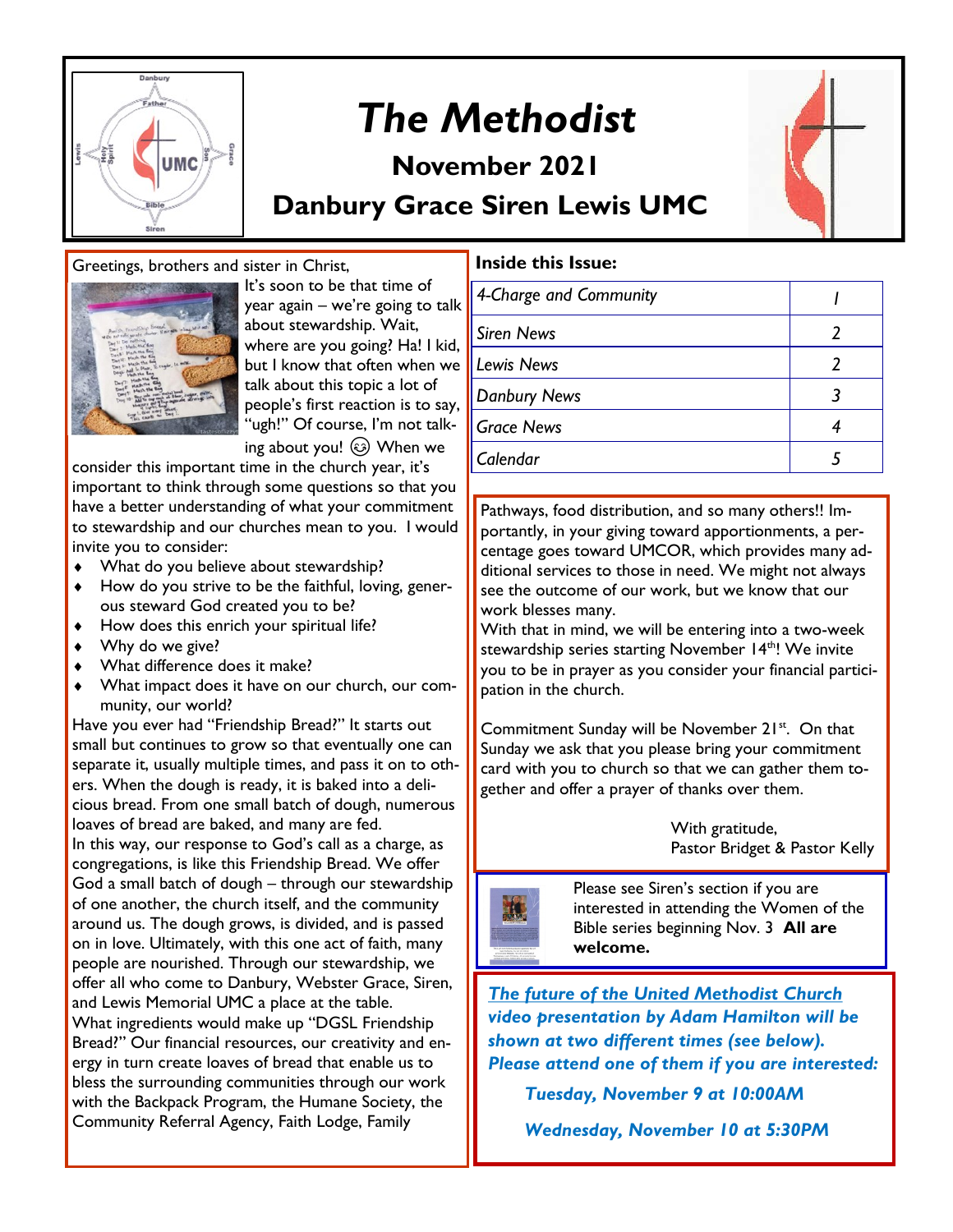## **Siren News**

We are offering a new series on Women of the Bible beginning Wednesday, November 3 at 10:00am @ Siren running 8 weeks. Come to one, come to some, come to all, your choice. It is for anyone that would be interested, so invite your friends. See you there.



Transagining at week of Christmas. All are invited to come and learn and discers. Come to all or as more as you can

#### **Birthdays Siren**

11/17 Jean Marion 11/30 Shirley Bloom

#### **Anniversaries**

None



## **Lewis News**

We had our Board Meeting on Wednesday, October 27 at 7:00pm. Halloween is on Sunday, October 31; also Sunday is Reformation Day. Frederic and Lewis has **Trunk or Treat** programs. The kids may come knocking on your doors also. So please have some treats ready.

Thanksgiving is November 25th. The Family Pathways Food Shelf of Frederic needs items like vegetables, cranberries, etc. for Thanksgiving. Also can use turkeys or money to buy turkeys for the needy. If you give money be sure and tell them or write on check that it is for the Frederic Area. Lewis Church has participated in Operation Christmas in Polk County for a long time. The gifts are for all ages (babies to grandparents). A special need for teenager gifts as they run short. Operation Christmas is very well organized by their coordinator, Alberta Olson. She has been doing this for 30 years with some great helpers. They also give to CRT which is home for abused women and children. They give to the Salvation Army for housing needs. Christmas cards, wrapping paper, seals, name tags, ribbons, bows and bags may be sent too. This all needs to be at the VFW building (by Unity School) by December 1. Thanks in advance for donating.

Deer rifle season starts November 20th. Hope you get your deer. Be careful.

#### **A Hunter's Prayer**

I pray that I may live to hunt until my dying day. And when it comes to my last shot, I then most humbly pray when in the Lord's Great Bountiful Woods and peacefully asleep that in his Mercy I be judged A Trophy fit to keep!

We at Lewis Church are thinking about having a Bake Sale and Christmas items in December. It depends on COVID.

Have a safe Halloween, a Great Thanksgiving and a safe hunting season. God Bless Everyone. Be kind to each other.

#### **Birthdays and Anniversaries Lewis**

11/2 Ray (Butch) Sahr 11/2 Randy Peterson 11/3 Duane Olson 11/19 Eric Johnson 11/20 Cindy Brendel 11/25 Ron & Diane Ackland 11/26 Ron Peterson 11/28 Ruth Lenz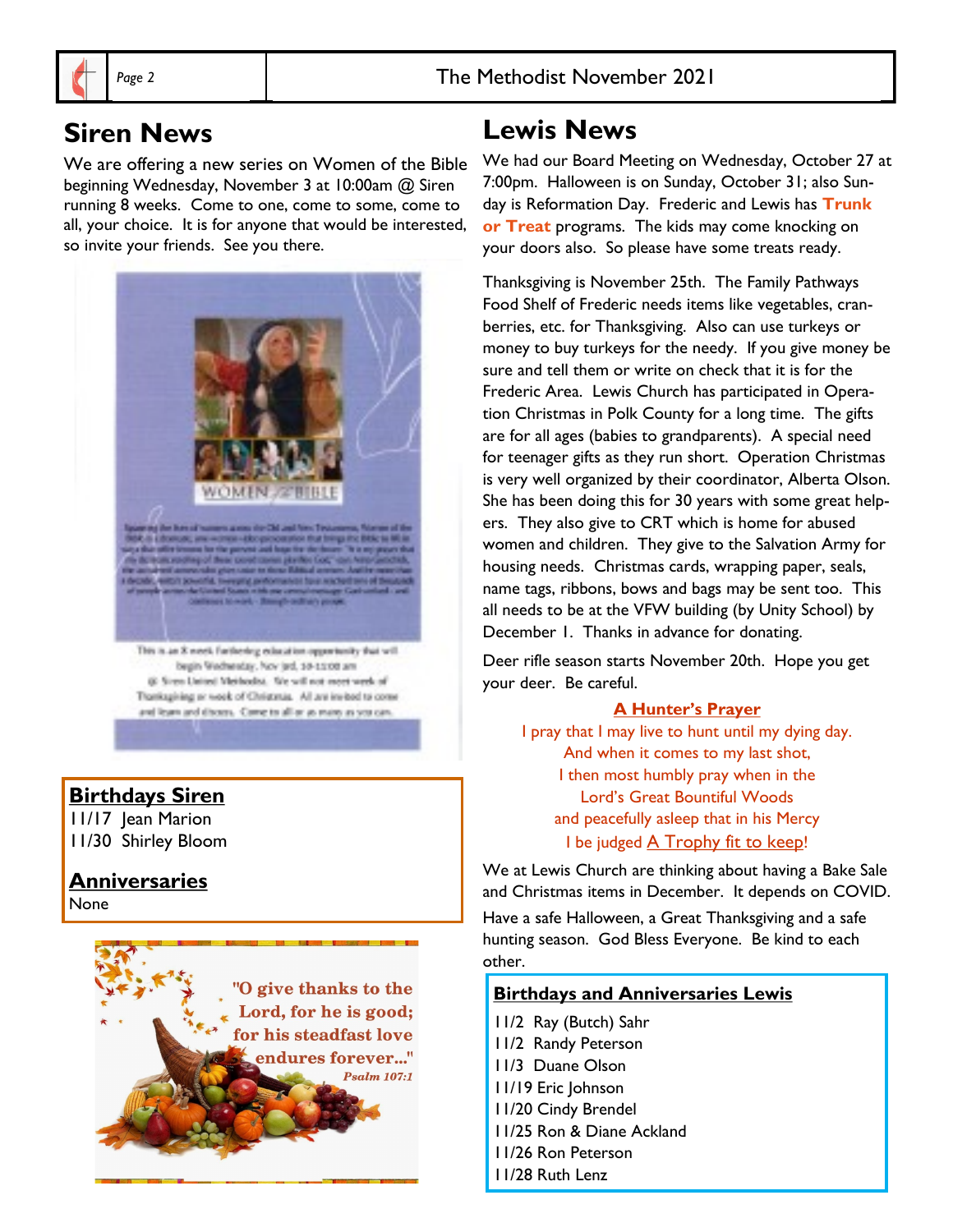## **Danbury News**

*"There is no end to the good you can do if you don't care who gets the credit."* **--**General Colin Powell **–** April 5, 1937 – October 18, 2021.

**In this Season dedicated to Gratitude**: We share these words sent in a beautiful card "To the members of The Danbury United Methodist Church: 'The Lord works wonders through wonderful people like you. Thank you.' *We want to thank you for allowing us to meet for almost the whole pandemic. Many AA groups had to close their doors and this meeting has been very important to us. This donation comes from the family and friends of Andrew. God has taken Andrew home, and we are asking for prayers for those who loved him. Thank you from the Thursday Danbury AA Group*." (AA meetings are held on Thursdays at Noon in our dining room.) DUMC responds with prayers for Andrew, for his family and friends, as we thank God for yet another reminder to look for reasons to be thankful. *Expressing gratitude can touch many hearts*.

## **KITCHEN CORNER in The Upper Room:**

**Help contribute to Needs in our communities!**  You are invited to stop at the Kitchen Korner starting November 7 until Christmas. There will be handmade kitchen helpers—shop at your leisure, pay the cashbox! THANK YOU! *Still time to make contributions to No Bake Sale* (via Linda Kulbeck.)

**ALL SAINTS' DAY--we're celebrating on November 7**! At Worship we'll be invited to come forward for Communion, and to light a candle for those we remember. (Google says): "In the Methodist Church, *saints* refer to all Christians and therefore on All Saints' Day, the Church Universal, as well as the deceased members of a local congregation, are honored and remembered. In the Methodist congregations that celebrate the liturgy, the observance is viewed as an extension of All Saints' Day and as such, Methodists remember our loved ones who have died." *We are grateful for the opportunity to gather and express our love and admiration.* Thanks*,* Pastors.

#### **(DUTCH) MUM LUNCH: Thursday, November 11 at 11:30 at The Pour House in Siren.**

Church Basement Ladies invite you to a get-away and fellowship! If you would like a ride or carpool, please contact Barb.

#### **ADMIN COUNCIL MEETS: November 18 at**  *10:30* **a.m., Upper Room.**

#### **OUR CHARGE CONFERENCE met on Octo-**

**ber 20.** Thank-you, Siren UMC, for hosting, District Superintendent Barb Certa-Werner for chairing, our Pastors and all who gathered that evening!

2022 DANBURY LAY LEADERSHIP: Chair Kathy Swingle; Co-Chair Larry Hoyer; Lay Leader (unfilled); Secretary Arne Enslin. STAFF/PASTOR RELATIONS COMMITTEE (SPRC) Bonnie Holter (DUMC Chair), Member (unfilled). FINANCE & STEWARDSHIP COMMITTEE Lois Mueller (Treasurer); Linda Hoyer (Financial Secretary); Linda Kulbeck. TRUSTEE COMMITTEE (Chair unfilled); Jerry Heckman, Larry Hoyer. NOMINATIONS COMMITTEE: Pastors Case and Isaacson plus All Members. *Special Thanks to Linda Kulbeck for helping develop the slate so that we could vote on the above, AND to today's Saints who serve as officers for their Church!*

#### **NOVEMBER BIRTHDAY: Gladys Benson**  11/13**.**

**PRAYERS OF THE PEOPLE in October included: Andrew; Refugees; Worldwide Peace,**  especially in **Afghanistan, Haiti; Safety for missionaries and children kidnapped in Haiti; Ashley** who disappeared from our area**; those who suffer because of violence, domestic terrorism,** and **an end to such losses and heartbreak; Jan Clemenson, Judy Mrdutt, others undergoing treatments for physical and mental illnesses; victims neglect, and the many Prayer Chain requests** *so faithfully transmitted to us by Marj Rand of Grace UMC.* **MAY OUR PRAYERS BE AN-SWERED in NOVEMBER, AND MAY GOD'S LIGHT CONTINUE TO ILLUMINATE OUR NEED TO PRAY.** *Happy Thanksgiving, Everybody!*

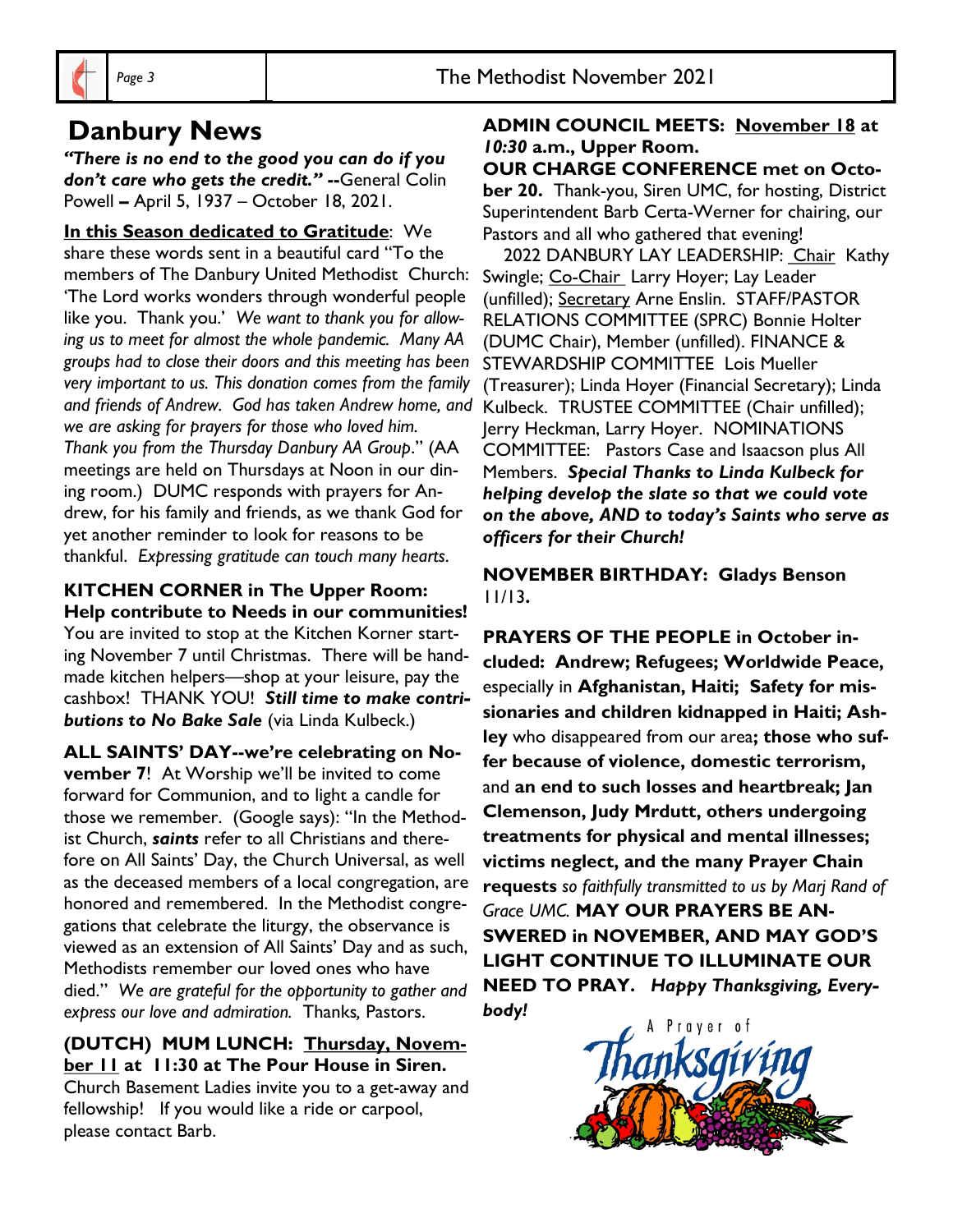## **Grace News**

**Mark your calendars and start sorting recipes.**

> **The Cookie Walk is back! December 11th. Wanted: cookies, candies, breads**

**Organized by Women of Grace. Proceeds to Faith House Emergency Shelter.**

After many years of association with District, State, & National United Methodist Women, the group at Grace has decided to revise our purpose from the global initiatives of UMW. Therefore we will now be known as

#### **The Women of Grace**

**and our primary focus will be on local missions.**

Our purpose will be to follow John Wesley's directive to "Do all the good you can, by all the means you can".

All women of Grace are invited to join us in this endeavor. We meet the first Thursday of the month at 9:30 a.m. at the church.

A REMINDER: be sure and save Our Family and UPC Codes. It makes a difference once we add it all up.

Thank you

#### Harbor House Crisis Shelter

Penny Can Mission for November/ December

Harbor House, a ministry of Faith UMC in Superior, provides 30-day emergency shelter for homeless women and families. The shelter is open 24 hours a day, every day of the year. Services provided include case management, life skills, and intervention programming. The end goal is to help people find permanent housing. "Mercy triumphs over judgement." James 2:13

Remember to help support Webster's food shelf with donations each first Sunday of the month. Checks are to be written to "Caring Hearts."

#### **Birthdays and Anniversaries for Grace**

- 11/3 Jan Carlson 11/18 Don & Mary Olson
- 11/3 Clint Hallmark 11/27 Dennis & Brenda
- 11/12 Sharon Boatman Christianson
- 11/16 Brenda Christianson
- 11/18 Cathy Ingalls
- 11/18 George Meyer
- 11/18 Ed Peterson
- 11/28 Don Olson
- 11/28 Roy Hansen

#### *Meet a Member*

**"Meet a Member" series has come to the end of its list. If you would like to be featured in our next** *Meet a Member***, please call Dianne Weber or the office. Thanks to all who participated in the past, it was fun getting to know everyone. Would it be fun to start over again? Would appreciate your input.**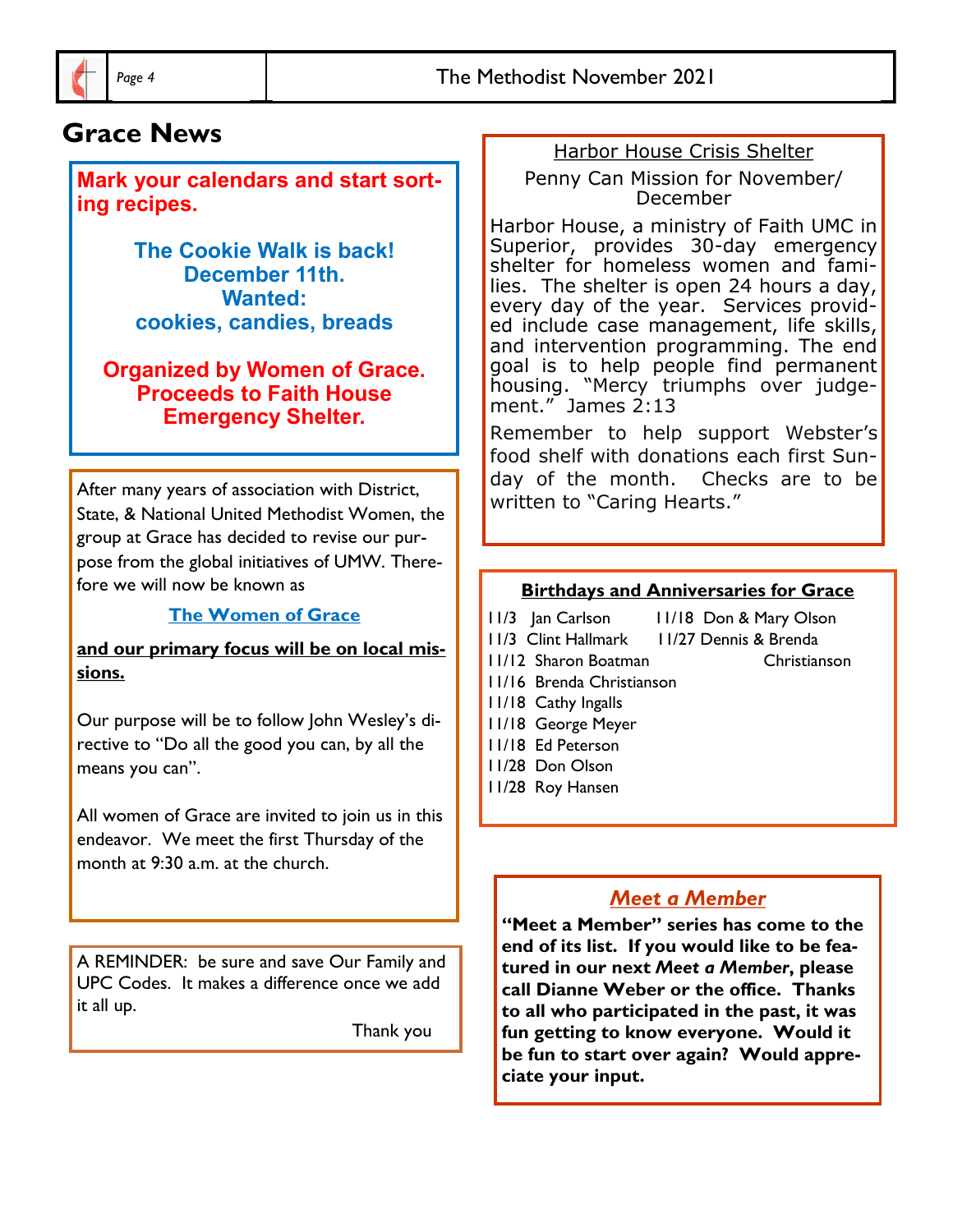# **Danbury Grace Siren Lewis UMC November 2021**

| <b>Sun</b>                                                                                                                   | <b>Mon</b>   | <b>Tue</b>                                                                             | <b>Wed</b>                                                                        | <b>Thu</b>                                   | Fri | <b>Sat</b> |
|------------------------------------------------------------------------------------------------------------------------------|--------------|----------------------------------------------------------------------------------------|-----------------------------------------------------------------------------------|----------------------------------------------|-----|------------|
|                                                                                                                              | $\mathbf{1}$ | $\mathfrak{2}$                                                                         | $\overline{3}$                                                                    | $\overline{4}$                               | 5   | 6          |
|                                                                                                                              | 1pm BS-D     | 10am Admin.<br>Mtg.-G                                                                  | 10am Women<br>of the Bible-S                                                      | 9:30am The<br>Women of<br>Grace-G            |     |            |
|                                                                                                                              |              |                                                                                        | 12pm Women<br>of Siren Mtg-S                                                      |                                              |     |            |
| $\sqrt{2}$                                                                                                                   | 8            | 9                                                                                      | 10                                                                                | 11                                           | 12  | 13         |
| <b>All Saints</b><br><b>Sunday</b><br>(opportunity to<br>come forward<br>and light a can-<br>dle for saints<br>you remember) | 1pm BS-D     | 6am Admin.<br>Mtg.-S                                                                   | 10am Women<br>of the Bible-S                                                      | 11:30am Dutch<br>Mum Lunch @                 |     |            |
|                                                                                                                              |              | 10am Future of<br><b>UMC</b> video<br>presentation by<br>A. Hamilton @<br><b>Siren</b> | 5:30pm Future<br>of UMC video<br>presentation by<br>A. Hamilton @<br><b>Siren</b> | Pour House-D<br>11:30am SPRC<br>Mtg. @ Siren |     |            |
| 14                                                                                                                           | 15           | 16                                                                                     | 17                                                                                | 18                                           | 19  | 20         |
| Stewardship<br>Sunday                                                                                                        | 1pm BS-D     |                                                                                        | 10am Women<br>of the Bible-S                                                      | 10:30am Ad<br>Council-D                      |     |            |
| $21\,$                                                                                                                       | 22           | 23                                                                                     | 24                                                                                | 25                                           | 26  | 27         |
| Stewardship<br><b>Sunday</b>                                                                                                 | 1pm BS-D     |                                                                                        | 7pm Board Mtg.-<br>L                                                              | Thanksgiving<br>Day                          |     |            |
| Commitment<br><b>Card Sunday</b>                                                                                             |              |                                                                                        |                                                                                   |                                              |     |            |
| $28\,$                                                                                                                       | 29           | 30                                                                                     |                                                                                   |                                              |     |            |
|                                                                                                                              | 1pm BS-D     |                                                                                        |                                                                                   |                                              |     |            |
|                                                                                                                              |              |                                                                                        |                                                                                   |                                              |     |            |